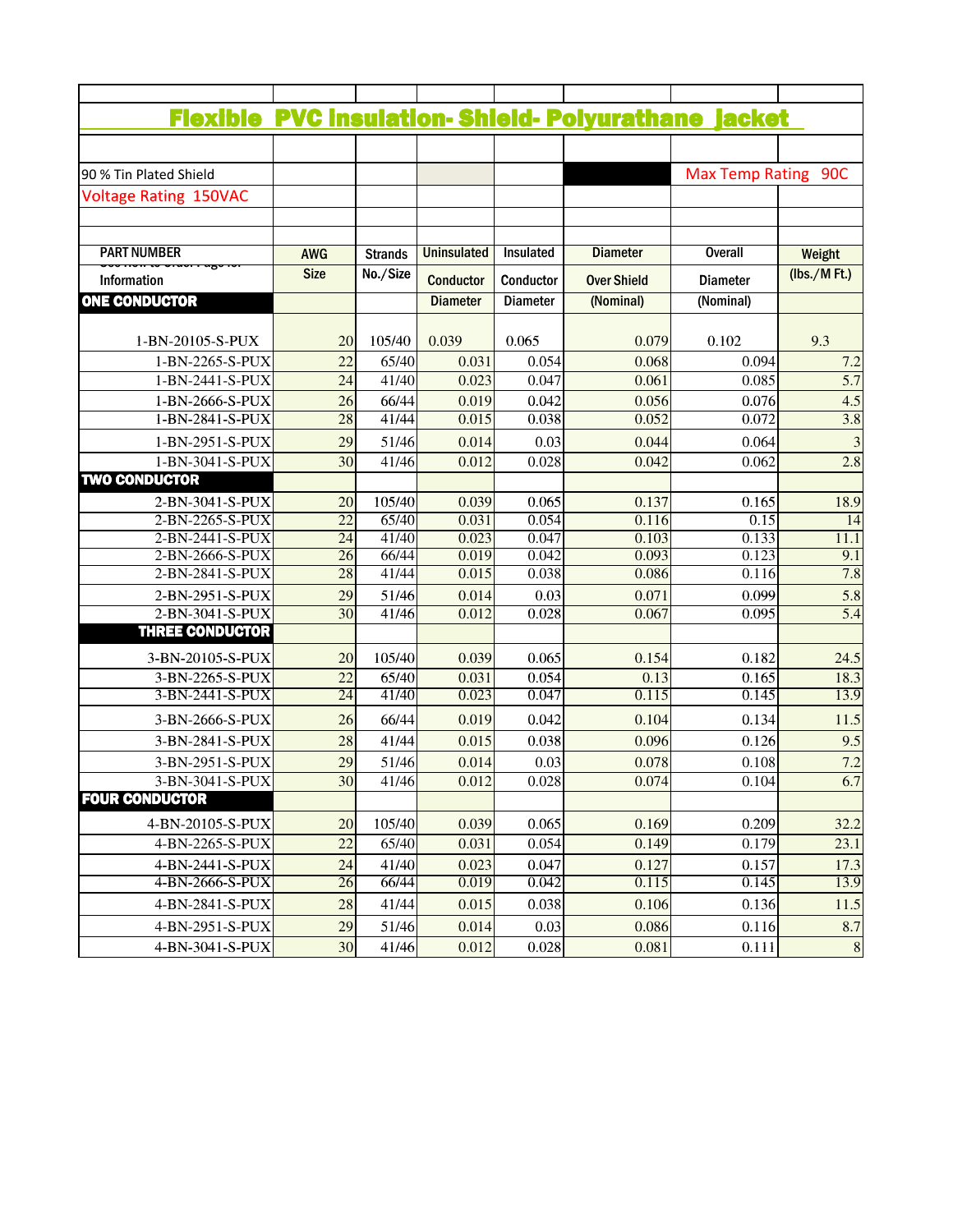| <b>FIVE CONDUCTOR</b>                                                         |    |        |                                   |       |       |       |      |  |  |
|-------------------------------------------------------------------------------|----|--------|-----------------------------------|-------|-------|-------|------|--|--|
|                                                                               |    |        |                                   |       |       |       |      |  |  |
| 5-BN-20105-S-PUX                                                              | 20 | 105/40 | 0.039                             | 0.065 | 0.186 | 0.226 | 38.5 |  |  |
| 5-BN-2265-S-PUX                                                               | 22 | 65/40  | 0.031                             | 0.054 | 0.165 | 0.195 | 27.5 |  |  |
| 5-BN-2441-S-PUX                                                               | 24 | 41/40  | 0.023                             | 0.047 | 0.141 | 0.171 | 20.4 |  |  |
| 5-BN-2666-S-PUX                                                               | 26 | 66/44  | 0.019                             | 0.042 | 0.127 | 0.157 | 16.3 |  |  |
| 5-BN-2841-S-PUX                                                               | 28 | 41/44  | 0.015                             | 0.038 | 0.116 | 0.146 | 13.4 |  |  |
| 5-BN-2951-S-PUX                                                               | 29 | 51/46  | 0.014                             | 0.03  | 0.095 | 0.125 | 10.1 |  |  |
| 5-BN-3041-S-PUX                                                               | 30 | 41/46  | 0.012                             | 0.028 | 0.089 | 0.119 | 9.2  |  |  |
| <b>SIX CONDUCTOR</b>                                                          |    |        |                                   |       |       |       |      |  |  |
| 6-BN-20105-S-PUX                                                              | 20 | 105/40 | 0.039                             | 0.065 | 0.206 | 0.246 | 44.9 |  |  |
| 6-BN-2265-S-PUX                                                               | 22 | 65/40  | 0.031                             | 0.054 | 0.182 | 0.222 | 33.6 |  |  |
| 6-BN-2441-S-PUX                                                               | 24 | 41/40  | 0.023                             | 0.047 | 0.155 | 0.185 | 23.6 |  |  |
| 6-BN-2666-S-PUX                                                               | 26 | 66/44  | 0.019                             | 0.042 | 0.14  | 0.17  | 18.8 |  |  |
| 6-BN-2841-S-PUX                                                               | 28 | 41/44  | 0.015                             | 0.038 | 0.128 | 0.158 | 15.4 |  |  |
| 6-BN-2951-S-PUX                                                               | 29 | 51/46  | 0.014                             | 0.03  | 0.104 | 0.134 | 11.5 |  |  |
| 6-BN-3041-S-PUX                                                               | 30 | 41/46  | 0.012                             | 0.028 | 0.098 | 0.128 | 10.4 |  |  |
|                                                                               |    |        |                                   |       |       |       |      |  |  |
| For more than 6 conductor, composite cables, Unshielded or special color code |    |        |                                   |       |       |       |      |  |  |
| Email: sales@microflexwire.com                                                |    |        |                                   |       |       |       |      |  |  |
|                                                                               |    |        | <b>MicroFlex Wire &amp; Cable</b> |       |       |       |      |  |  |
|                                                                               |    |        | 2255 S. Ritchey Street,           |       |       |       |      |  |  |
|                                                                               |    |        | Santa Ana, CA 92705               |       |       |       |      |  |  |
|                                                                               |    |        | Phone: (714) 404-1794             |       |       |       |      |  |  |
|                                                                               |    |        | (714) 912-8206                    |       |       |       |      |  |  |
|                                                                               |    | Fax    |                                   |       |       |       |      |  |  |
|                                                                               |    |        |                                   |       |       |       |      |  |  |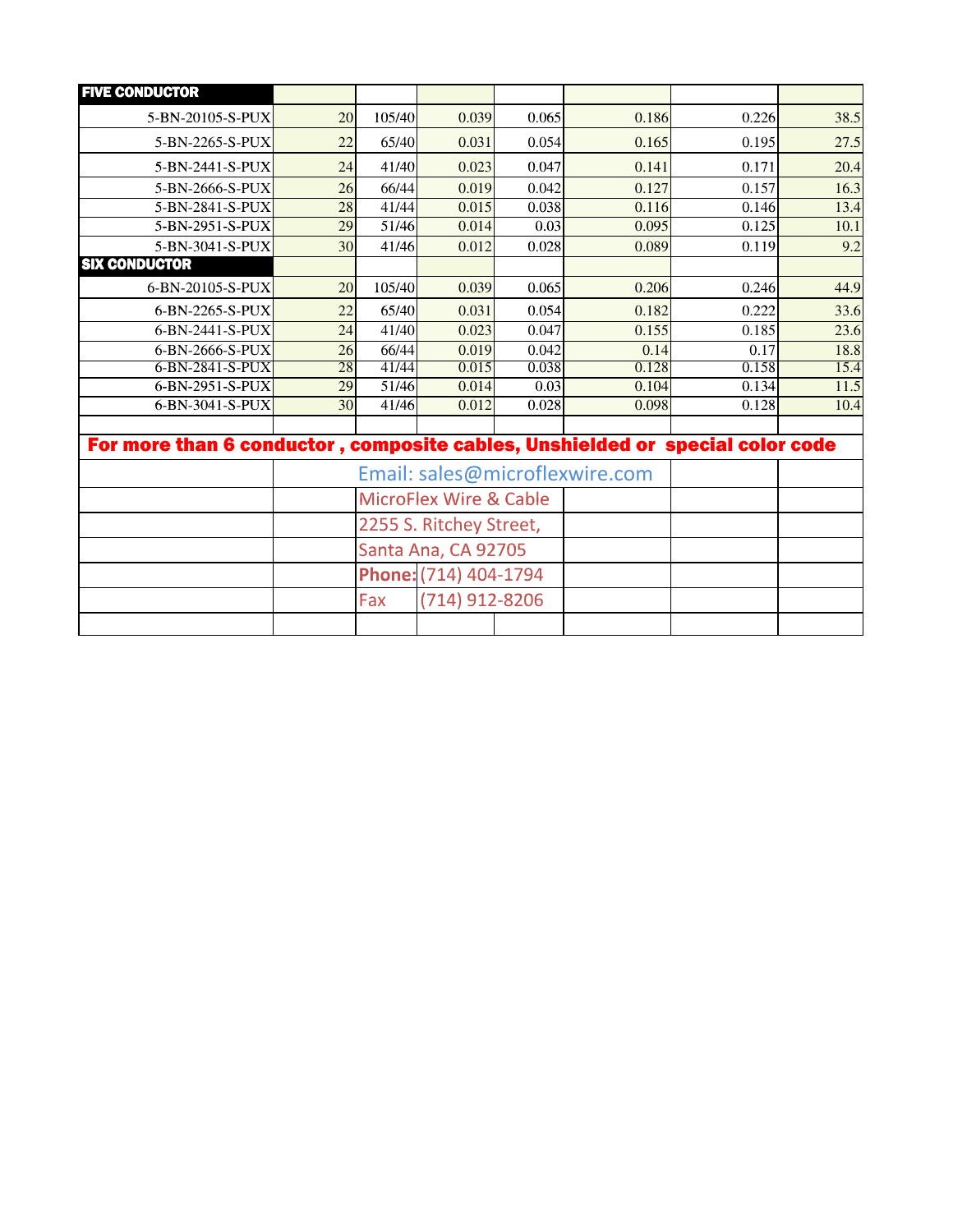